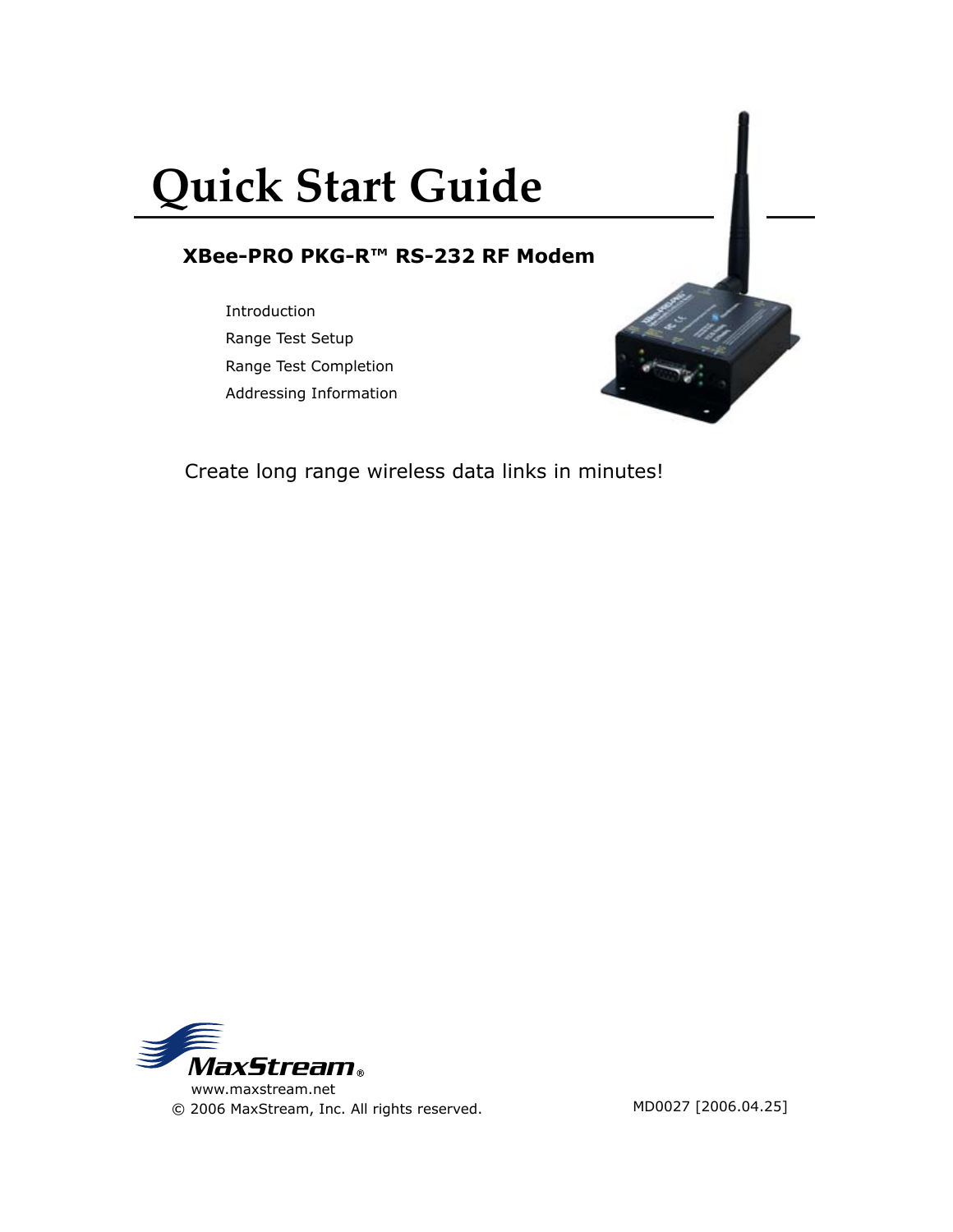## **Introduction**

This Quick Start Guide provides step-by-step instruction on how to setup a wireless link and test the RF modem's ability to transport data over varying ranges and conditions.

### **Range Test Setup**

#### **Requirements for Range Test**

- One pair of XBee-PRO RS-232 RF Modems
- One PC (Windows 98 SE, 2000 or XP) with an available serial port (male DB-9).

 To complete the range test, X-CTU Software must be installed to the PC [refer to instructions below].

• Accessories (RS-232 cable, serial loopback adapter, two power supplies)

#### **Install X-CTU Software**

Double-click "setup\_X-CTU.exe" file and follow prompts of the installation screens. This file is located on the MaxStream CD and under the 'Software' section of the following web page: www.maxstream.net/helpdesk/download.php

The X-CTU Software interface is divided into the four following tabs:

- PC Settings Setup PC serial com ports to interface with the RF modem
- Range Test Test range of wireless links under varying conditions
- Terminal Read/Set RF modem parameters and monitor data communications
- Modem Configuration Read/Set RF modem parameters

#### **Hardware Setup**

The XBee-PRO RF Modems will be referred to as "BASE" and "REMOTE".

- 1. Connect the included RS-232 cable to the serial port (female DB-9) of the BASE RF modem and the serial port (male DB-9) of the PC.
- 2. Attach the serial loopback adapter to the serial port (female DB-9) of the REMOTE (Serial loopback adapter configures REMOTE to function as a repeater by looping data back into the RF modem for retransmission. [Figure 1])
- 3. Attach RPSMA antennas to each RF modem.
- 4. Power the BASE & REMOTE through their respective power connectors.

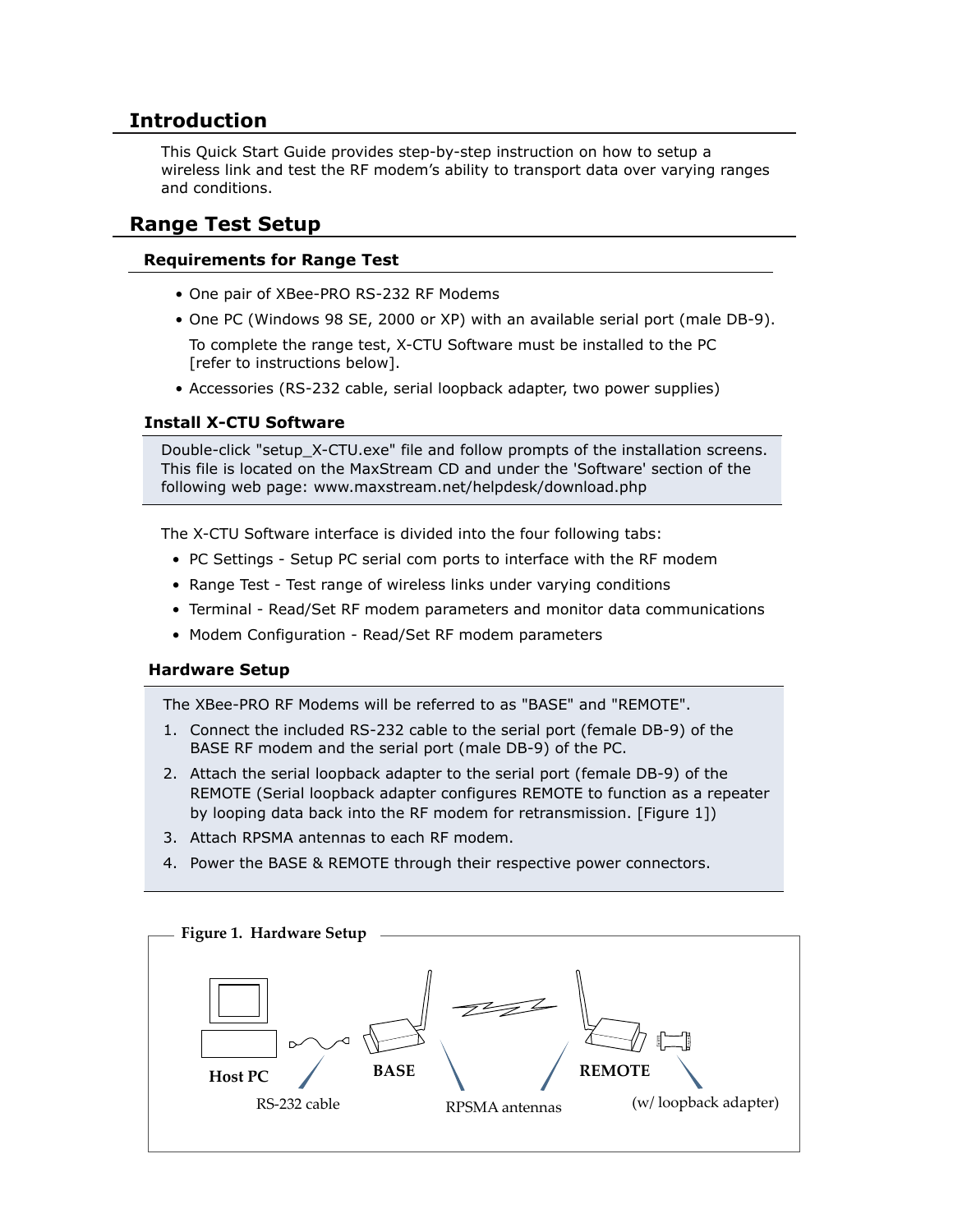## **Range Test Completion**

Use the "PC Settings" and "Range Test" tabs of the X-CTU Software to:

- Setup a PC Serial Com Port for communications with the BASE RF modem
- Determine the range capabilities of the XBee-PRO RF Modems

#### **Range Test**

- 1. Launch the X-CTU Software: *(Start --> Programs --> MaxStream --> X-CTU)*
- Under the "PC Settings" tab [Figure 3], select the PC com port from the **2** dropdown list that will be used to connect to the BASE RF modem.
- 3. Select the "Range Test" tab. [Figure 4]
- (Optional) Check the "RSSI" checkbox to enable its display. **4**
- (5) Click the 'Start' button to begin the range test.
- 6. Move the REMOTE (with loopback connector) away from the BASE to find the maximum range of the wireless link.